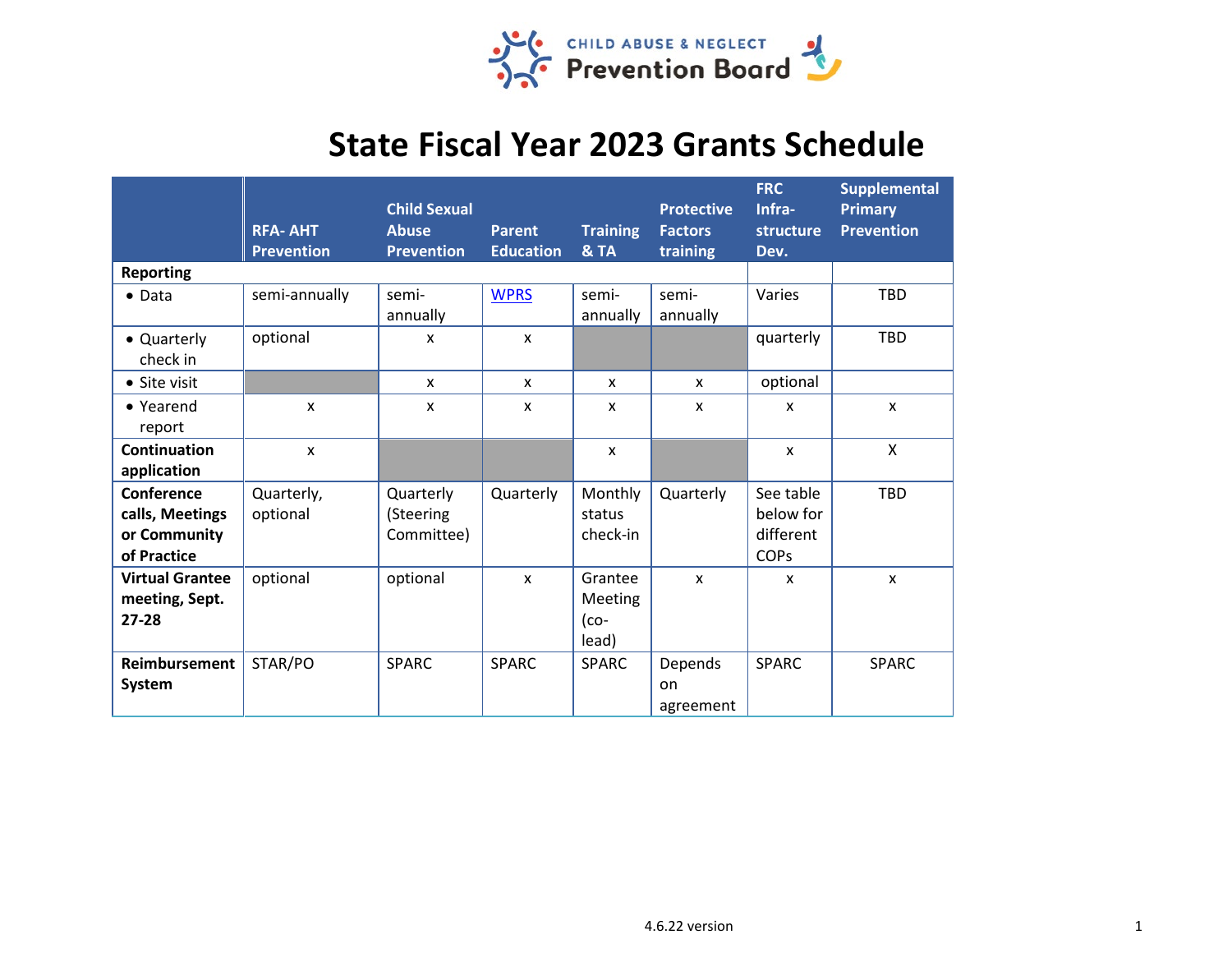

Federal Fiscal Year 2023 Grants Schedule:

| 53206 Family<br><b>Navigator</b> | <b>Tribal Child Primary</b><br><b>Prevention</b> |
|----------------------------------|--------------------------------------------------|
|                                  |                                                  |
| Semi-annually                    | Semi-annually                                    |
| X                                | x                                                |
| x                                | x                                                |
| x                                | x                                                |
|                                  |                                                  |
| <b>Varies</b>                    | Quarterly                                        |
| x                                | x                                                |
| <b>SPARC</b>                     | <b>SPARC</b>                                     |

# **Payment/Reimbursement Information:**

FOR CONTRACTS WITH SPARC PAYMENT: State fiscal year 2023 ends on June 30, 2023 and final claims on these funds must be submitted within sixty days of the contract period (August 29, 2022). Funds included in this award are made available through the DCF system for Payments and Reporting Contracts (SPARC). Claims for reimbursement must be submitted online. More information about SPARC, including login: <https://dcfsparc.wisconsin.gov/>

FOR CONTRACTS WITH A PURCHASE ORDER: State fiscal year 2023 ends on June 30, 2023 and final invoices on these funds must be submitted to Claire Ackerman by end of June. Notification of final invoice date will be sent in April.

### **Abusive Head Trauma Prevention Grantees**

#### o **Community of Practice calls**

| Dates | Time | Location or Virtual platform link |
|-------|------|-----------------------------------|
|       |      |                                   |
|       |      |                                   |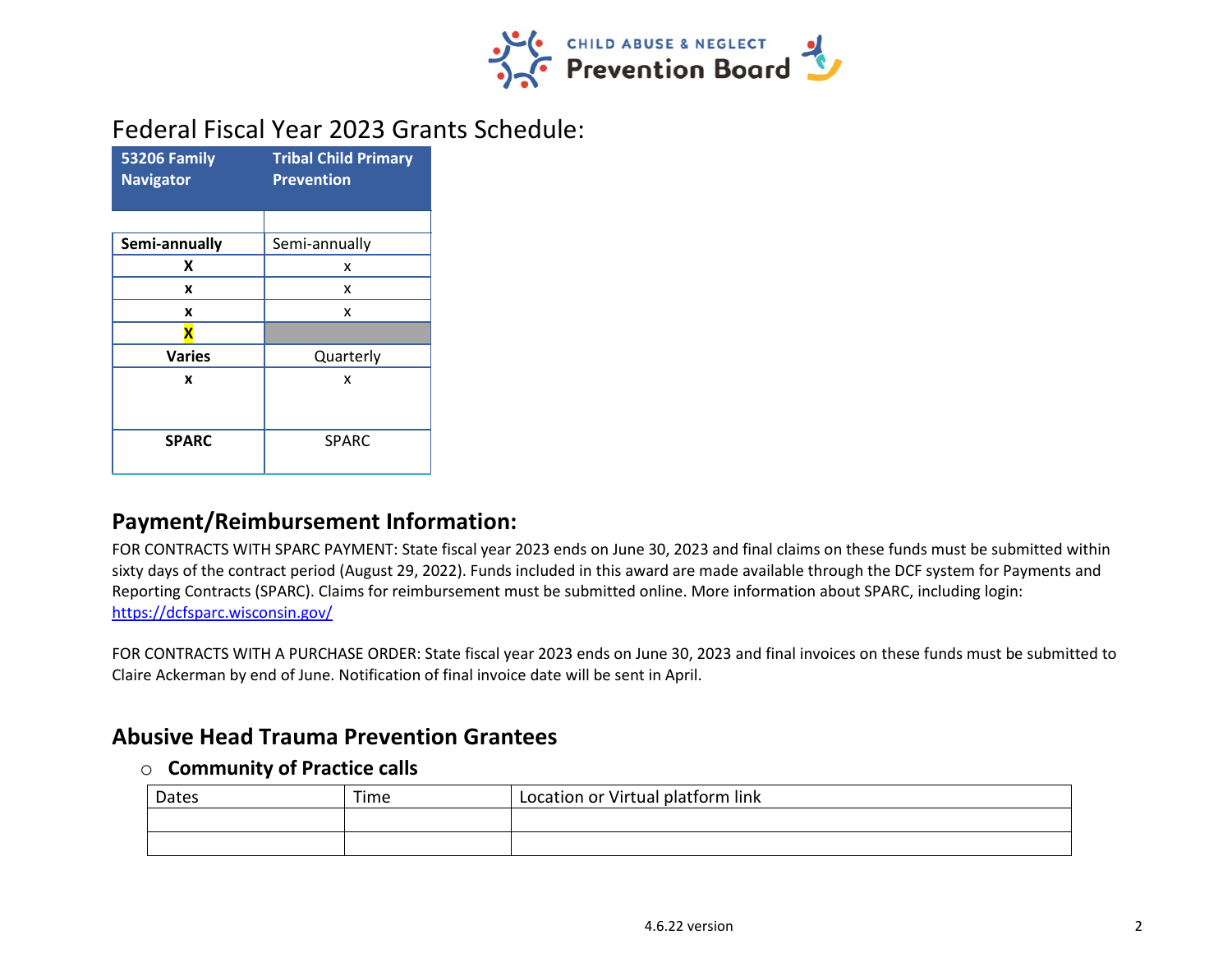

#### o **Reporting**

- Reporting spreadsheet should be updated and sent to Claire Ackerman by August 1, 2023
- Spreadsheet for reporting is due January 17, 2023 and July 15, 2023
- Site visit form and Yearend report will be uploaded into SPARC.
- Annual site visit. Prevention Board will send the site visit form by October 1, 2022. The form needs to be completed and uploaded into SPARC by January 19, 2021. After completed form is uploaded, Prevention Board will schedule site visit (2 hour onsite meeting).
- Yearend report due July 15, 2023
- o Abusive Head Trauma Prevention grantees through the request for application process
	- At the start of your funding, work with Claire Ackerman on the reporting requirements.
	- Reporting is due January 17, 2023 and July 15, 2023
	- Yearend report due July 15, 2023

# **Child Sexual Abuse Prevention Grantee**

#### o **Steering Committee meetings – TBD**

| <b>Dates</b> | ⊺ime | itior |
|--------------|------|-------|
|              |      |       |

- o **Reporting**
	- Reporting spreadsheet should be updated and sent to Claire Ackerman by August 1, 2022
	- Spreadsheet for reporting is due January 17, 2023 and July 15, 2023
	- Site visit form and Yearend report will be uploaded into SPARC.
	- Annual site visit. Prevention Board will send the site visit form by October 1, 2022. The form needs to be completed and uploaded into SPARC by January 17, 2023. After completed form is uploaded, Prevention Board will schedule site visit (2 hour onsite meeting).
	- Yearend report due July 15, 2023

#### **Parent Education Grantees Statewide Community of Practice calls**

| <b>OOM Conference Line</b><br>ïme<br>vates |
|--------------------------------------------|
|--------------------------------------------|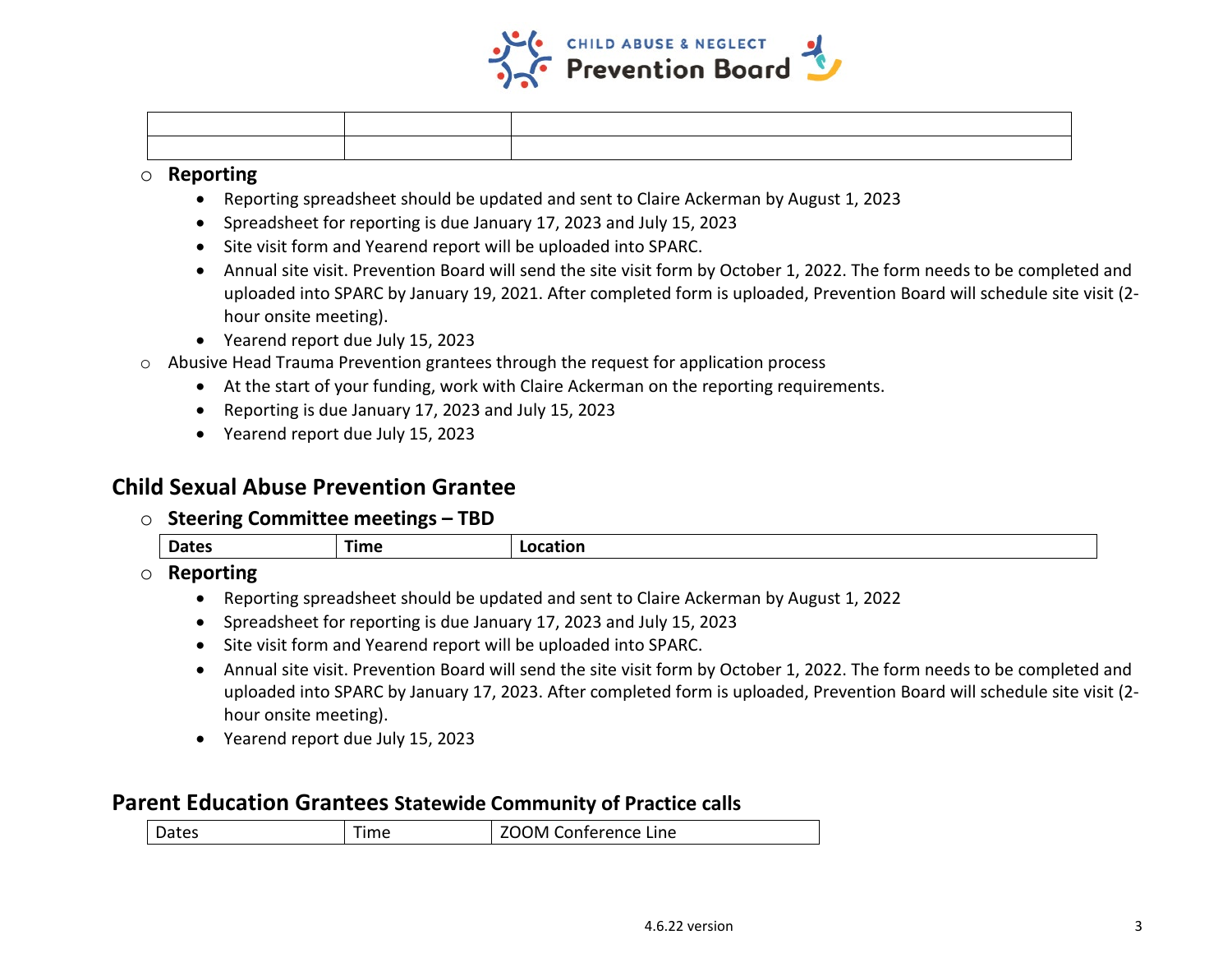

| August 18 <sup>th</sup>   | $9:30$ am $-11$ am | Contact Connie Dunlap for Zoom links |
|---------------------------|--------------------|--------------------------------------|
| November 17 <sup>th</sup> | $9:30$ am $-11$ am |                                      |
| February 16 <sup>th</sup> | $9:30$ am $-11$ am |                                      |
| May 18 <sup>th</sup>      | $9:30$ am $-11$ am |                                      |

 Triple P Implementation calls with the Triple P Consultant can still be scheduled as needed. Triple P Implementation calls with the Triple P Consultant can still be scheduled as needed.

#### o **Bilingual Community of Practice calls**

| Dates                 | Time             | ZOOM Conference Line                 |
|-----------------------|------------------|--------------------------------------|
| July 14 <sup>th</sup> | $10$ am $-$ 11am | Contact Connie Dunlap for Zoom links |
| November 3rd          | $10$ am $-$ 11am |                                      |
| March 9 <sup>th</sup> | $10$ am $-$ 11am |                                      |

Triple P Implementation calls with the Triple P Consultant can still be scheduled as needed.

#### o **Reporting**

- Reporting for Triple P and Nurturing Parenting should be entered in the [Wisconsin Prevention Reporting System.](https://wprs.daiseysolutions.org/)
- Grantee calls will be scheduled quarterly for one-on-one support and fiscal check-in. Contract Administrator will schedule calls by August 1, 2022.
- Site Visit Form and Year End Report will be uploaded into SPARC.
- Agency newsletters and promotional fliers should be sent to both Merrissa Johnson and Connie Dunlap.
- Yearend report due July 15, 2023.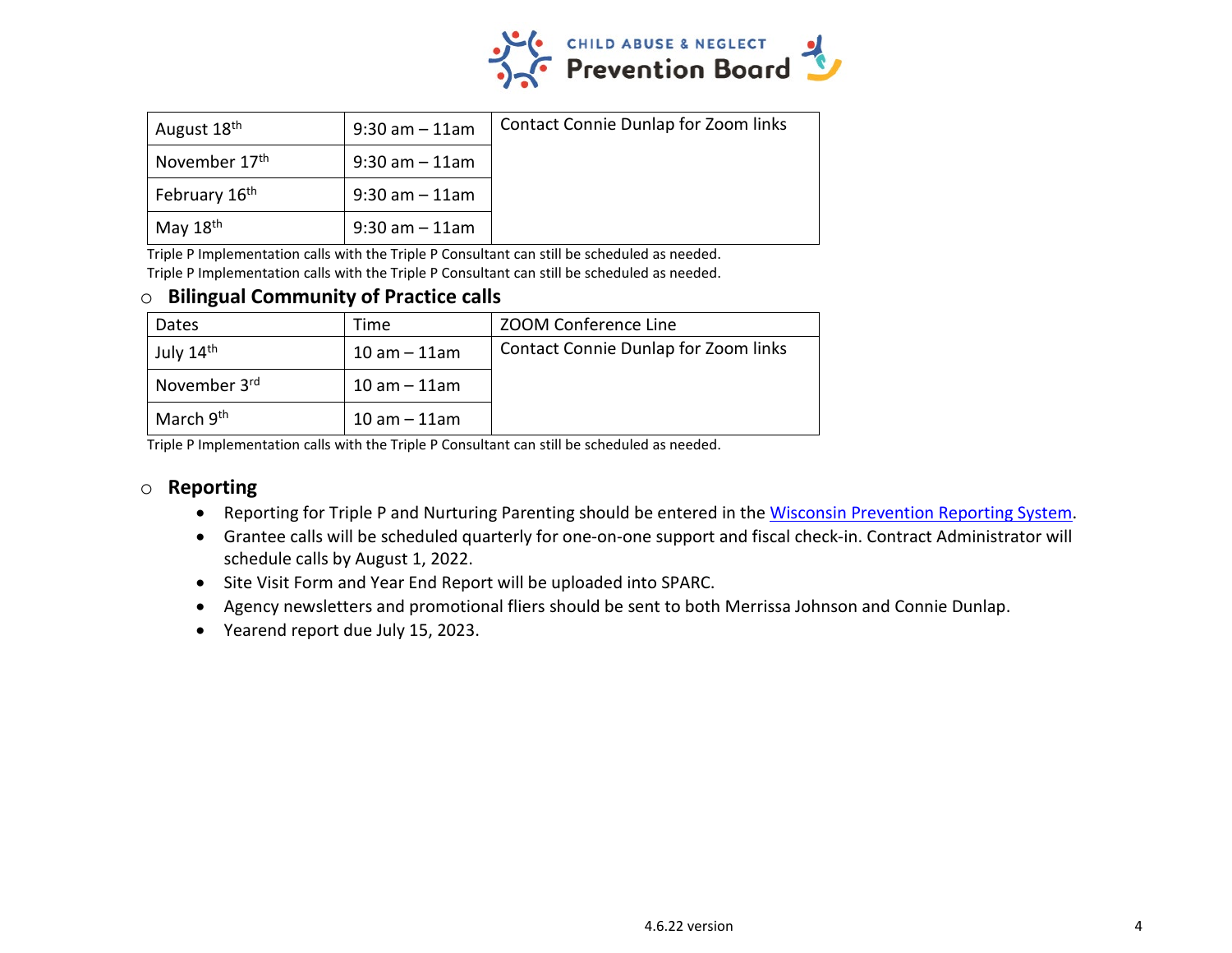

# **Training and Technical Assistance**

- o **Meetings**
	- Meeting third Tuesday of every month
- o **Reporting**
	- Reporting spreadsheet should be updated and sent to Becky Mather by August 1, 2022
	- Spreadsheet for reporting is due January 17, 2023 and July 15, 2023
	- Site visit form and Yearend report will be uploaded into SPARC.
	- Annual site visit. Prevention Board will send the site visit form by October 1, 2022. The form needs to be completed and uploaded into SPARC by January 17, 2023. After completed form is uploaded, Prevention Board will schedule site visit (2 hour onsite meeting).
	- Yearend report due July 15, 2023

# **Protective Factors Framework Certified Trainers**

o **Community of Practice**

| <b>Dates</b> | <b>Time</b> | Zoom Conference line |
|--------------|-------------|----------------------|
|              |             |                      |
|              |             |                      |
|              |             |                      |
|              |             |                      |
|              |             |                      |

#### o **Reporting**

- Site visit (virtual) 30 minute web conference to be scheduled by Prevention Board in Jan. and Feb. of 2022
- Training Numbers Reporting Survey due Jan. 18, 2022 and July 15, 2022 (number of attendees and courses) **[https://30.selectsurvey.net/doa/TakeSurvey.aspx?PageNumber=1&SurveyID=l8M16l23](https://30.selectsurvey.net/doa/TakeSurvey.aspx?PageNumber=1&SurveyID=l8M16l23&Preview=true)**
- Notification of Upcoming Training Survey submitted in the quarter prior to training: **http://43.selectsurvey.net/doa/TakeSurvey.aspx?SurveyID=m8M14o33**
- Protective Factor Training Evaluation **should be provided to participants immediately following last course of training.**  See evaluation instructions for specific details.

**<http://43.selectsurvey.net/doa/TakeSurvey.aspx?SurveyID=m2M1377K>**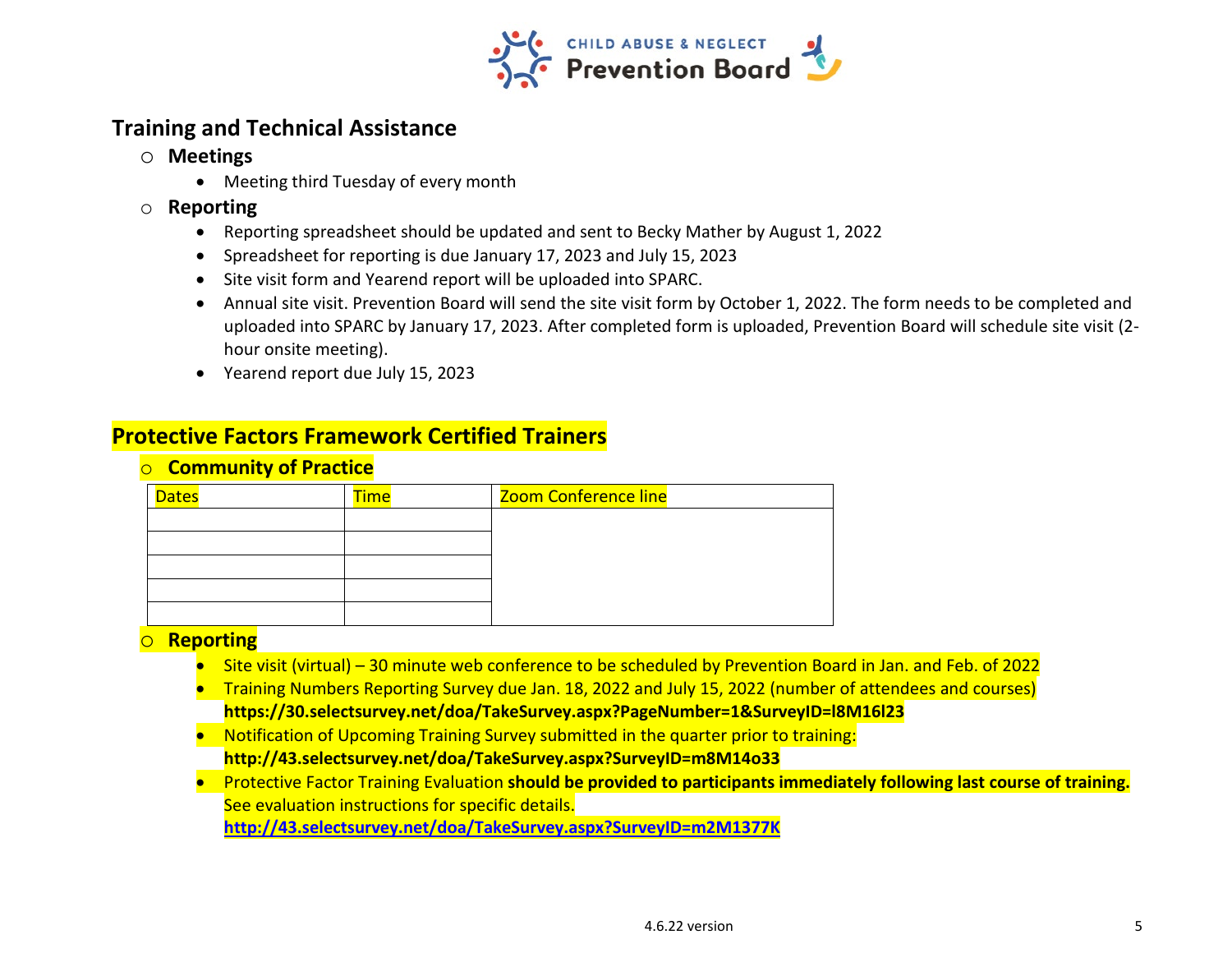

# **FRC Infrastructure Development Grant**

**Admin Leadership CoP (every other month, 2 hours 9-11 a.m., 3rd Tuesday of the month)**

July 19th September 20<sup>th</sup> November 15<sup>th</sup> January 17<sup>th</sup> March 21st May 16<sup>th</sup>

**Protective Factors CoP (every other month, 1.5 hours 9-10:30 a.m., 3rd Tuesday of the month/opposite month as Admin. CoP)**

August 16<sup>th</sup> October 18<sup>th</sup> December 6th (moved back to accommodate holiday) February 14<sup>th</sup> (moved back due to conflict) April 18<sup>th</sup> June 20<sup>th</sup>

**Parent Leadership CoP (every other month, 1.5 hours 9-10:30 a.m., 2nd Thursday of the month)**

July 14<sup>th</sup> September 15<sup>th</sup> (moved ahead to due to conflict) November 10<sup>th</sup> January 12<sup>th</sup> March 9<sup>th</sup> May  $11<sup>th</sup>$ 

# 53206 Family Navigator

Quarterly meetings TBD

Contract ends